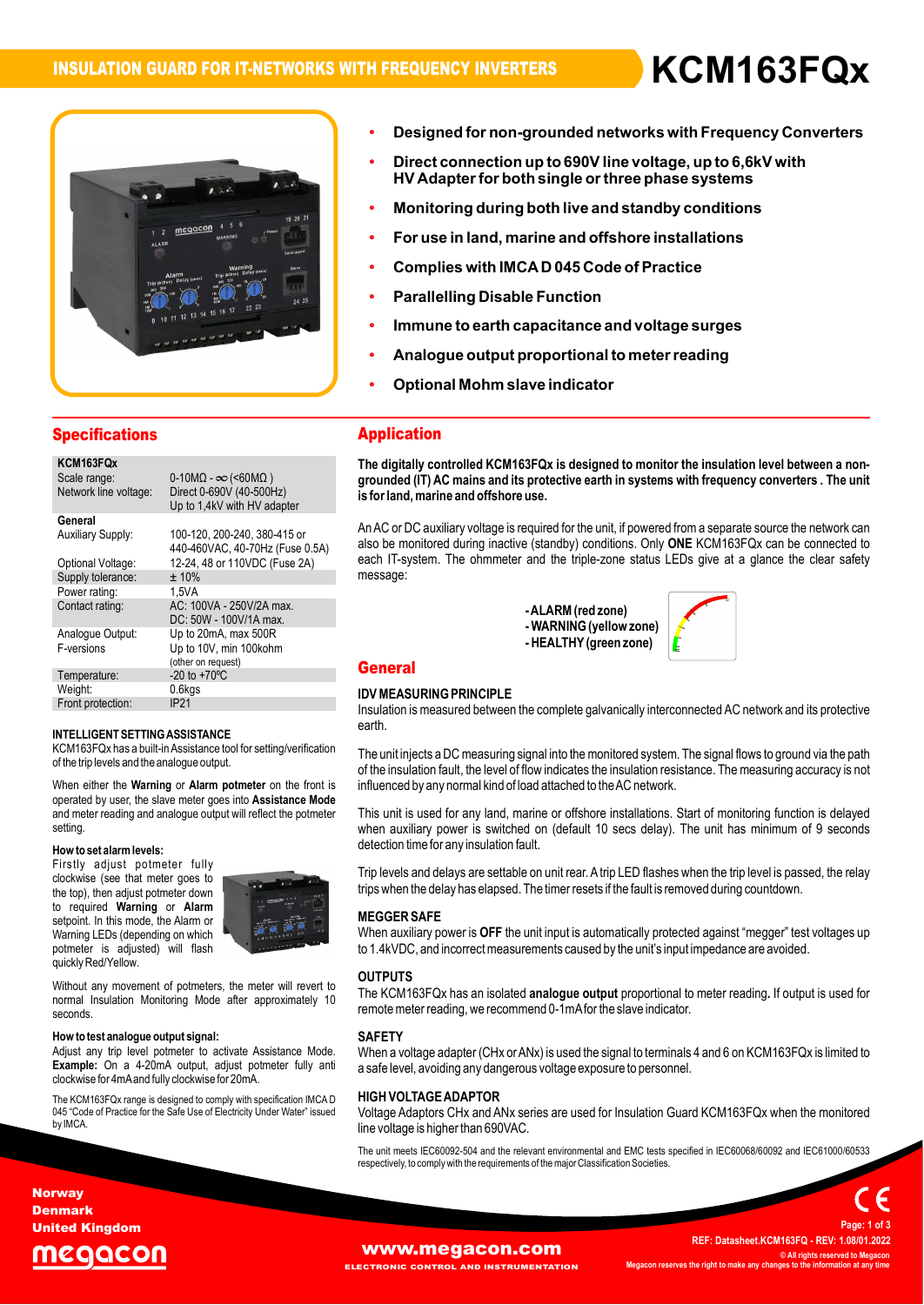# **INSULATION GUARD FOR IT-NETWORKS WITH FREQUENCY INVERTERS KCM163FQx**

## **KCM163FQ - KCM163FQG** This

KCM163FQ - KCM163FQG<br>This unit is used for industrial, marine and offshore installations with frequency converters. Start of This unit is used for industrial, marine and offshore installations with frequency converters. Start of<br>monitoring function is delaved when auxiliary power is switched on (default 10 secs delay). The unit has a monitoring function is delayed when auxiliary power is switched on (default 10 secs delay). The unit has a detection time of 6-9 seconds for any insulation fault.

Direct connection up to 690V line voltage. Up to 6,6kV via HV adaptors.

## **Description**

**range: 0-10MΩ - ∞ (>60MΩ)** 

|                                   | Warning |        | Alarm | <b>Fail Safe</b>                                |                                                     | Latch                                |
|-----------------------------------|---------|--------|-------|-------------------------------------------------|-----------------------------------------------------|--------------------------------------|
| R1                                | л       |        |       |                                                 |                                                     |                                      |
| R <sub>2</sub>                    |         |        |       | Χ                                               |                                                     | ۰x                                   |
| R <sub>3</sub>                    |         |        |       |                                                 |                                                     | ۰x                                   |
| Model<br>KCM163FQ<br>KCM163FQG* X | Latch   | Output |       | <b>Adjustments</b><br><b>WARNING:</b><br>ALARM: | <b>Trip level</b><br>$0-10M\Omega$<br>$0-10M\Omega$ | Delay<br>0-30 secs<br>$0.1 - 3$ secs |

## $\mathbf c$  oloured sectors show **red sectors show<br>imended areas of settings:<br>- Indicates alarm trip zone** rmenaea areas or setungs:<br>- Indicates alarm trip zone<br>- Indicates warning trip zone let Indicates warning trip zone<br>let Indicates healthy zone

## **Output diagram**



### **(scale) mA output** 20.00mA ue (sca<br>2kΩ 15.18mA<br>15.18mA<br>12.30mA 0kΩ<br>100kΩ 200kΩ 12.30mA 300kΩ 10.59mA 500kQ 8.67mA<br>6.69mA 4.98mA 4.28mA

 $\frac{0.02}{0.0000}$  4.28mA<br>(60MΩ) 4.00mA

1MΩ

10MΩ $10MC$ 



# **High Voltage Adaptors up to 6,6kVAC for KCM163FQx series - HV Adaptor for AC Insulation Guards -- CH163x series, up to 5000V Line Voltage live ornon-live (standby)** - nv Adaptor for AC insulation Guards<br>- CH163x series, up to 5000V Line Voltage live or non-live (standby)<br>- AN6,6 up to 6600V System Voltage live or non-live (Starpoint/Neutral connection only)<br>- Creates safetv barrier fr **Limits** we have a state of the state in the state of the states safety barrier from live HT network to LV swith<br>- Creates safety barrier from live HT network to LV swith<br>- Limits measuring output signal to safe levels **-** Creates safety barrier from live HT hetwork to LV switchboard<br>- Limits measuring output signal to safe levels<br>- No restrictions on distance between adapter and LV switchboard a passive low-pass liller lor use in 50, 60 or 400Hz hetworks, and is potted in polyuremane.<br>These units includes high inductance reactance modules, connected in a special configuration to avoid DC saturation. These Adapte Caution Terminal 1must be disconnected during "megger" test. - No restrictions on distance between adapter and LV switchboard<br>Voltage Adaptors CH163x series and AN6,6 are used for Insulation Guard KCM163FQx when the monitored line voltage is higher than 690VAC. These adapters are<br>a ve iow-pass inter ior use in 50, ou or 400Hz networks, and is potted in porytretriane.<br>units includes high inductance reactance modules, connected in a special configuration to avoid DC saturation. These Adapters maintai suppression of its signal output to very low, safe levels, under all conditions. **up to 1.4kVAC CH163/3,6 up to 3.6kVAC CH163/5 up to 5kVAC AN6,6 up to 6,6kVAC**



**Page:<sup>2</sup> of <sup>3</sup>**

**Norway Denmark United Kingdom**

The



The MEGACON policy is one of continuous improvement, consequently<br>equipment supplied may vary in detail from this publication.

**[www.megacon.com](http://www.megacon.com)** 

**ELECTRONIC CONTROL AND INSTRUMENTATION**

**Uniquely MEGACON, simpler it can't be!**